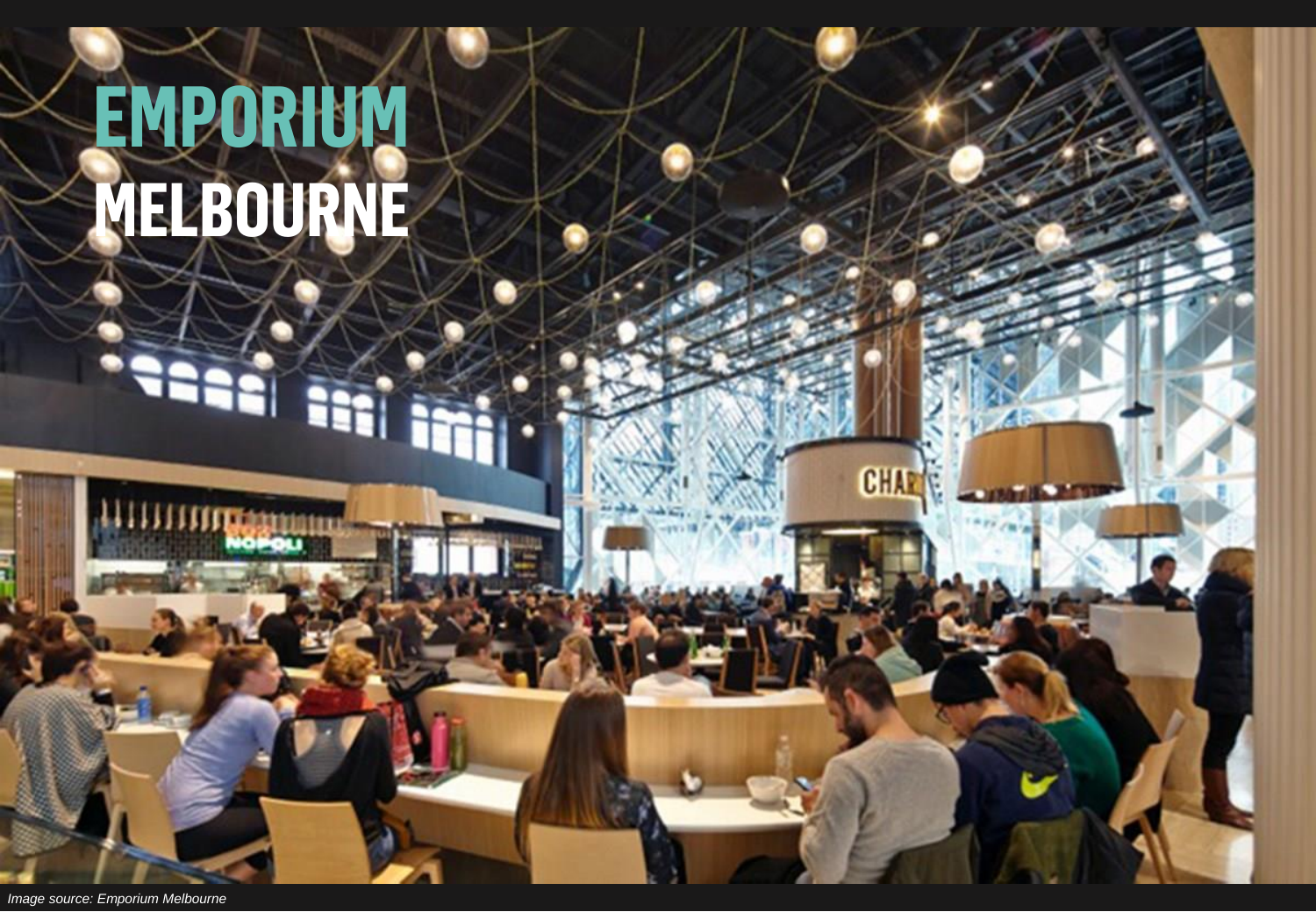## **EMPORIUM MELBOURNE**

- **Emporium Melbourne is a popular city centre** shopping destination located at the heart of the Melbourne CBD.
- The centre is housed in an iconic heritage building and includes more than 195 specialty stores and a flagship Uniqlo store. It has a total retail GLA of around 45,200 sq.m.
- **EX Conveniently serviced by the Melbourne Central** train station and being within a pedestrian friendly environment, the centre generates a huge amount of foot traffic from both shoppers as well as other visitors.



### **Centre Context A Popular Destination in Melbourne CBD**



*\* FTE = Full-time Equivalent Source: Vicinity; Urbis*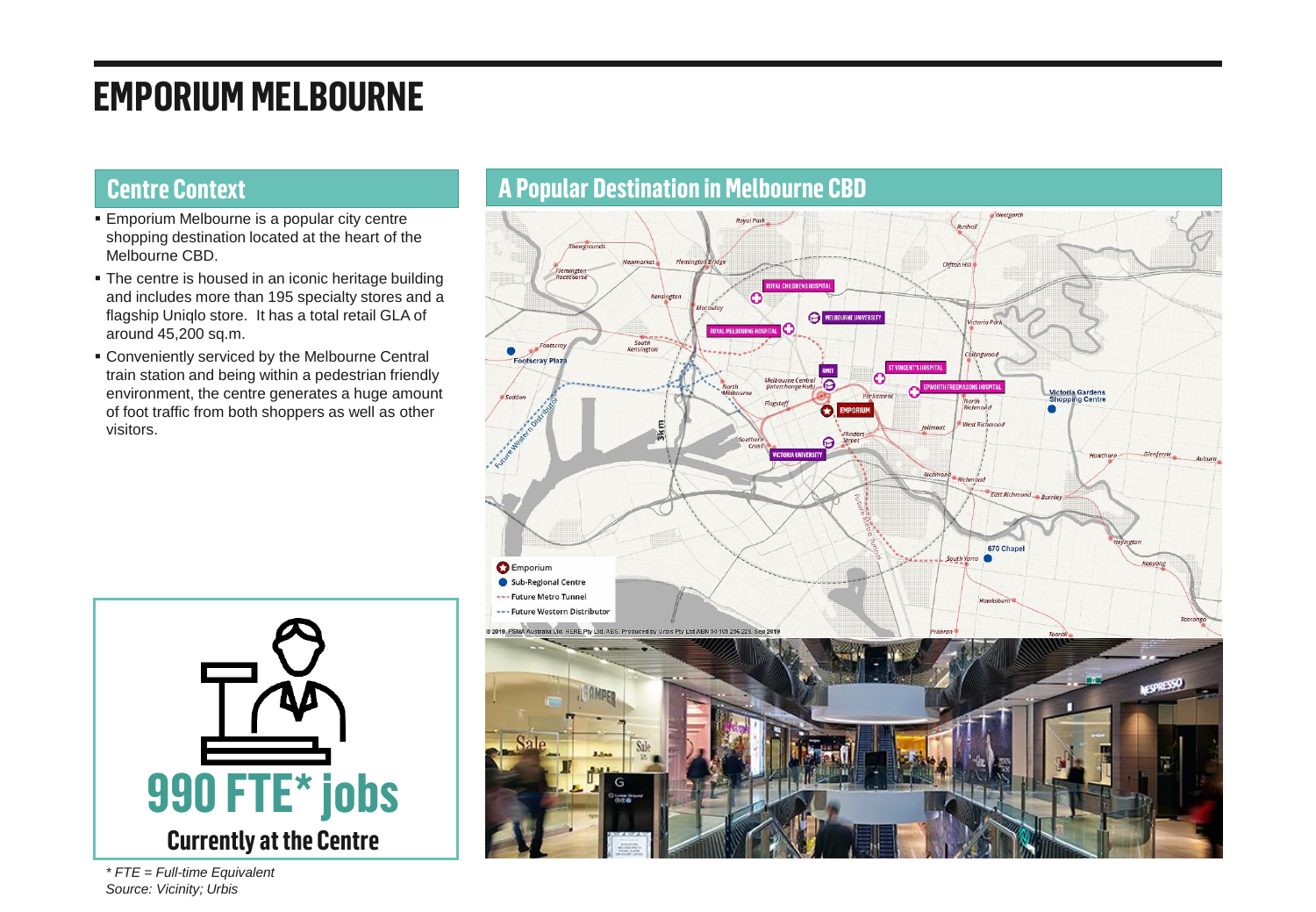# **EMPORIUM MELBOURNE COMMERCIAL OFFER**

#### **Caledonian Lane Office**

**\$15 m Total Construction Cost\* Commercial Office 3,750 sq.m Project Timeframe: Oct 2020-Dec 2022 \$38 m Coworking Phase 1: 4,000 sq.m Phase 2: 2,800 sq.m Phase 3: 3,200 sq.m Roof & Birdcage Project Timeframe: Boutique commercial office development towards the Caledonian Lane side of the centre, comprising around 3,750 sq.m of proposed office space. Roof and Birdcage coworking space of around 10,000 sq.m to be delivered via three stages of development between June 2020 and June 2022, catering for the growing demand for flexible work space from small/individual businesses as well as startups.**

**Total Construction Cost\***

**Jun 2020-Jun 2022**

*\* Constant 2019 dollar excluding GST Source: REMPLAN; Vicinity; Urbis*